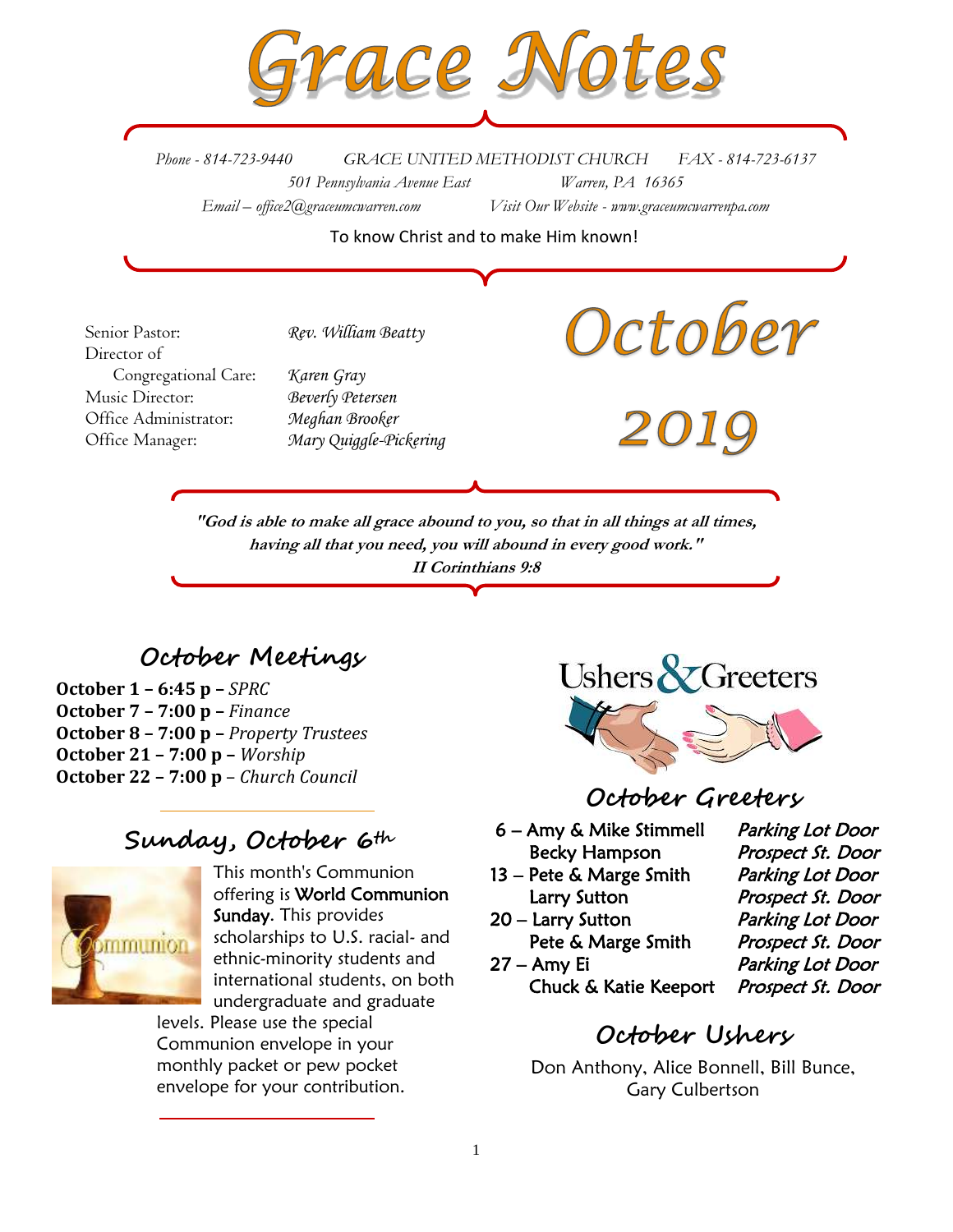

ctober is a month full of celebrations for us. I believe that we should take the time to celebrate people, to celebrate moments, to celebrate ministries. We're not always really good at that – and, even though I believe we should celebrate, I'm usually so focused on where we're going that I forget to relish where we are and rejoice in where we've been. O

When Jesus celebrated the Passover Meal with his disciples, he took those common, everyday elements of the meal, the bread and the wine, and told his disciples (and us!) that this represents his body broken for us, his blood shed for us. "Do this in remembrance of me." (Luke 22:19b). Celebrating is remembering. Celebrating is affirming. Celebrating helps us internalize. That's why we CELEBRATE the death of Jesus – because we remember, we affirm, we internalize what God has done for us in Jesus Christ.

October 6<sup>th</sup> is World Communion Sunday. By its very name we recognize this as a celebration of the Church Universal, the Body of Jesus Christ as we celebrate communion across the country and around the world. The power and significance of communion cannot be overstated. This is a holy act we participate in that signifies the inward grace and mercy that God has given to us in Jesus – who is the Bread of Life. In addition, we take a special offering on World Communion Sunday which goes "to support the division of chaplains and ministries, Crusade Scholarships and the scholarship fund for minority groups." An interesting side note: we used to call this special offering Sunday "Fellowship of Suffering and Service," which may, in a very real sense, be a better (or at least more accurate) term for the offering: supporting those in the Body who serve in disadvantaged areas, particularly those who suffer in their service.

October 13th will be Choir Sunday and we will be

celebrating all morning with songs of praise and hymns of worship, prayers and Scripture readings. All three services will be very different: our 8:30 service will be more like an old-fashioned hymn sing where we'll pick some hymns to sing and pray some prayers as we worship. At 9:30, the service will be full-on congregational singing and praying led by the Grace Church Worship Team. Our 11:00 service will feature our fantastic Choir singing a variety of anthems, prayers and the Apostle's Creed. What a great opportunity to worship God through music!

October 20<sup>th</sup> is Laity Sunday when we celebrate the ministry of our congregation. Laity, or Lay Persons, are the people of the church! We all minister in different ways: some teach Sunday school, some pack food boxes, some chair committees, some support the ministries here with their resources, time and enthusiasm. 1 Peter 2:9 says, "But you are a chosen people, a royal priesthood, a holy nation, God's special possession, that you may declare the praises of him who called you out of darkness into his wonderful light." What a great opportunity to celebrate the way God calls us and uses us and delights in us!

October 27<sup>th</sup> begins a new series called "Live Out Loud!" When we are fully committed to our faith, when we are fully committed to our God, we live life to the fullest. Jesus said, "I have come that they may have life, and have it to the full." (John 10:10b) We celebrate God's presence with us, God's love for us, God's grace to us.

In Christ's Love, Pastor Bill



t's a rainy but warm day as I write this. We needed the rain, so it's ok. Things are under way – the children picked up their cuteness where they left off in May. The bells are working on some Christmas music already. Thanks to Mary I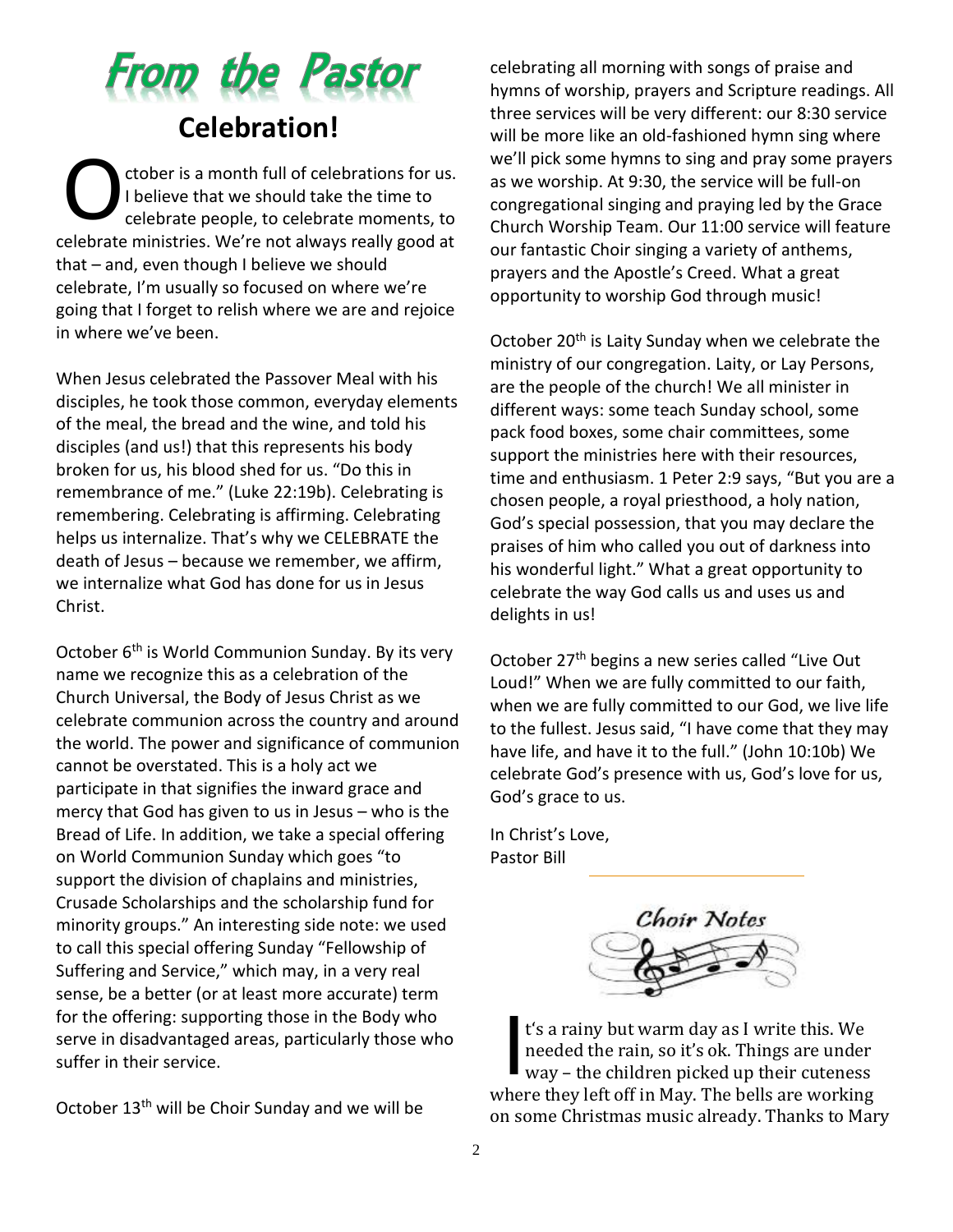for the many hours she put in getting the bell room organized. That really helped!! Now we don't have to spend half our practice looking for music.  $\odot$ Grace Choir just continues on – Summer ended with the wedding of Tyler and David. We sang several songs and it was great! Thanks to those who sang – we were well rewarded by the wonderful reception. It was in a barn in Garland and most of us found it!! The food was superb, and the ambience was very clever and fun. Thanks, everyone!

Formal choir practices began, and we were rewarded again by 3 new voices. Lori Beatty is now a tenor (thank you!) and Elie Beatty and Roman Pearce are giving the choir a new young look!! Welcome, kids!! We are glad you are here!! The invitation is always there to join us. We'd love it – any time! Our prayers are always with Carol, Larry, Ray, Vickie, Zeke, Nancy, Helena & Alfred. God bless you all.

Music Sunday is October 13. All three services will have their own special music - and it's all different!! Why not come at 8:30 and make a morning of it!!! There's even goodies in between! You'll hear the Praise band, join in a song fest, hear bells, children and Grace Choir. You will be humming all week!! Hope to see you there.

We have also enjoyed solos by LuAnn, Renee, and Don S. Thanks folks, you were also great!!

So remember October 13, and we'll see you in church!!

*Beverly Petersen*

# *From the Director of Congregational Care*

suppose when the leaves are finally raked up, I'll throw them away; speaking of my tennis shoes. I

They were so comfortable and sparkling white until I walked through mud puddles and they'd never sparkle again.

They were relegated to garden shoes and soon the right big toe was worn through. You could tell if I'd been digging in the mulch because my toe would be very dirty. If I'd been cleaning the pool the chemicals would leave a very clean sanitized

toe. After mowing the lawn I'd have a green toe. Only God and I knew about my toe and what caused it.

I believe that where we go and what we do each day leaves a mark on our soul that God only knows. Remember the children's song, "Oh, be careful little eyes what you see… hands what you do… ears what you hear… feet where you go; for your Father up above is looking down with love… etc."? When we ask God to help us see the needs of others, to use our resources to meet their needs, to hear God's words imparting His Grace and ask the Holy Spirit to guide us, a mark is left on our soul. Others are blessed, God receives the glory and we are filled with the love and life of Jesus Christ.

Now, marked ones, reach out to others with the love and life of Jesus Christ. Then they will have His Grace imprinted on their souls.

Oh, be careful little souls!

*Grace, mercy and peace, Karen D. Gray*



nother preschool year is well underway. Orientation day went smoothly with the help of our faithful board members. Mr. Gentilman took pictures of the children and their parents, Mrs. Evertsen measured the kids so we can keep track of how much they grow this year, Mrs. Green helped with logistics & Mrs. Morrison collected tuition and handled the financial end of things. We are so thankful for all of our Promise Preschool Board members! We were excited to introduce Mrs. Rex to our children and parents. She is looking forward to becoming a part of our Grace Promise Preschool Family! A

The children are quickly getting to know their new friends and school routine. You should see their smiling faces as they hang up their backpacks and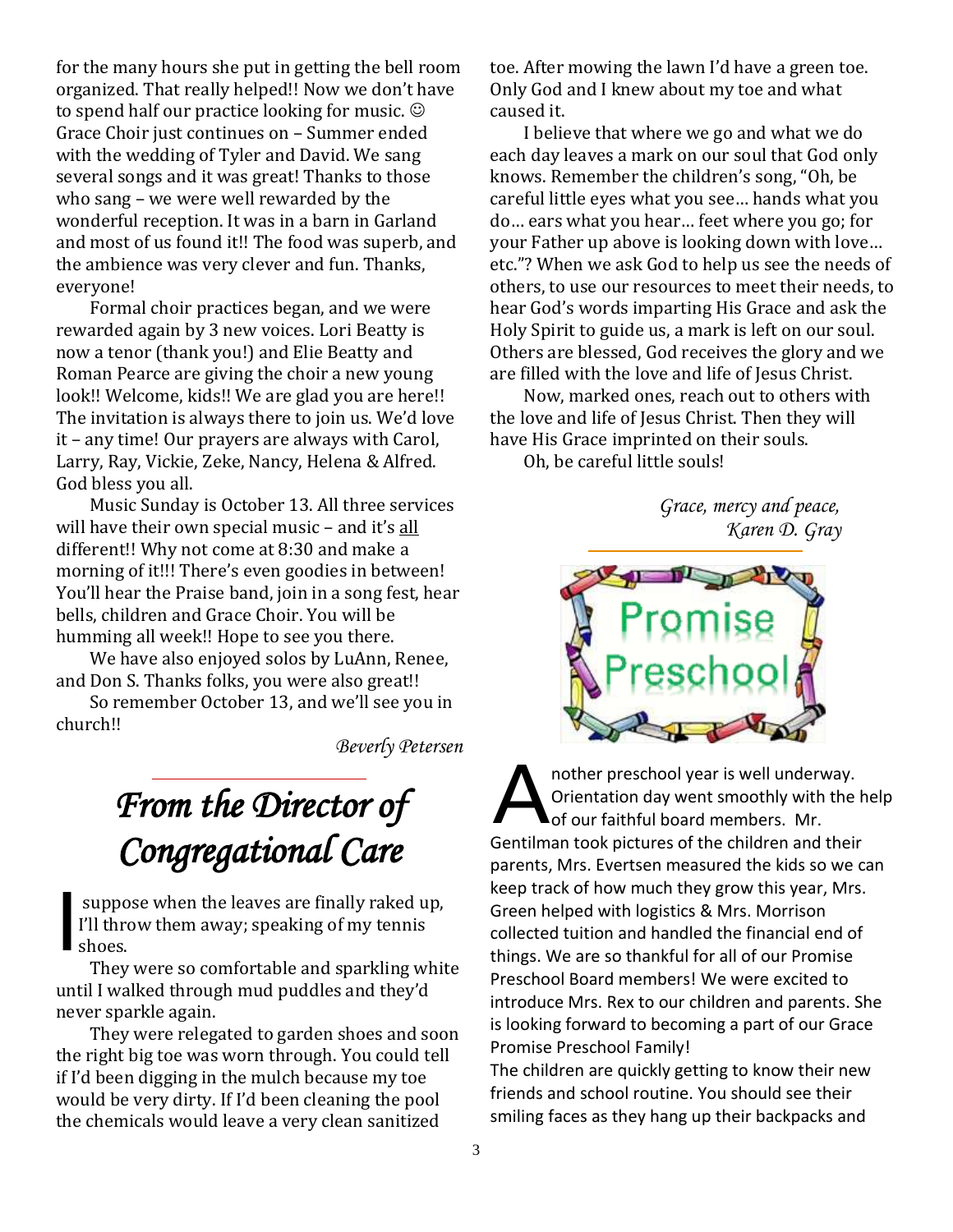find their nametags. The three-year old class is settling in by learning our class rules and the names of all their new friends. The afternoon class brought in several small items from home to help their friends learn more about them and the things they like.

We are preparing for the fall season by learning about apples, Johnny Appleseed, and fire safety. We will plant crocus bulbs, make applesauce and apple tarts, plus enjoy a visit from the Warren Fire Department. We love to see that big shiny fire truck and learn how to keep ourselves safe. Fun Halloween decorations will begin to fill our room as we prepare for Halloween, and October will conclude with a class Halloween party and parade for our families. Thank you for your support with our RADA Cutlery fundraiser and S.O.C. collection in September! Promise Preschool wishes everyone a fun and festive fall season!

Trish Gentilman

3-year-old rooms.

e will have our first no school day on October 7. We have a lot of great things planned. W

We have hired 2 new staff to go with the splitting of the 2 and

CARE WITH GRACE **19veARF** 

We are so excited for all the things to come.

~Jolee Cradduck & Irene Garris, co-directors



During Worship *9:30 a.m. (0-2 yrs.) ~* 

*11:00 a.m. (0- 5 yrs.)*  **October 1** *–* Becky Fuller **October 8 –** Anna Peterson **October 15 –** Becky Fuller **October 22 –** Anna Peterson Thank you for sending me to camp. I had a lot of fun. And I learned a lot about Jesus. Emmett Zaffino





**Our budget the month of August 2019:** *Other income consists of funds from Sunday* 

*School, Room Rental, Bible Studies, Literature Tables, Fitness Ministry, Easter, Christmas, and Misc. Income.*

| <b>BUDGET</b>                                        | 2019             | 2018      |  |  |  |  |
|------------------------------------------------------|------------------|-----------|--|--|--|--|
| <b>Other Income:</b>                                 | 204.35           | 583.27    |  |  |  |  |
| Offerings &                                          |                  |           |  |  |  |  |
| <b>Tithes</b>                                        | <u>26,345.00</u> | 26,037.84 |  |  |  |  |
| <b>Total Income</b>                                  | 26,549.35        | 26,621.11 |  |  |  |  |
| <b>Number of Sundays:</b>                            | 4                | 4         |  |  |  |  |
| Borrowed                                             | 0                | 0         |  |  |  |  |
| <b>Expense:</b>                                      | 32,679.06        | 34,427.11 |  |  |  |  |
| Attendance:                                          | 810              | 788       |  |  |  |  |
| <b>Connectional Apportionments</b>                   |                  |           |  |  |  |  |
| <b>Obligation-</b> 3,330.00                          |                  |           |  |  |  |  |
| <b>Paid to date</b> 26,640.00                        |                  |           |  |  |  |  |
| Ahead (Behind)                                       |                  |           |  |  |  |  |
| Percent of year to date paid 67%                     |                  |           |  |  |  |  |
| His income: Was \$71.76 higher in August 2018        |                  |           |  |  |  |  |
| compared to August 2019                              |                  |           |  |  |  |  |
| <b>Our expenses:</b> Were \$1,748.05 lower in August |                  |           |  |  |  |  |
| 2019 compared to August 2018                         |                  |           |  |  |  |  |
|                                                      |                  |           |  |  |  |  |

Submitted by: Alice Bonnell, Finance Chair

#### **Welcome new members 2019:**

Kathy Neal Carole Schoenborn Bonnie Riggle Susan Swab Judy Schreckengost Mary Bernard Aaron Stearns Carissa Stearns

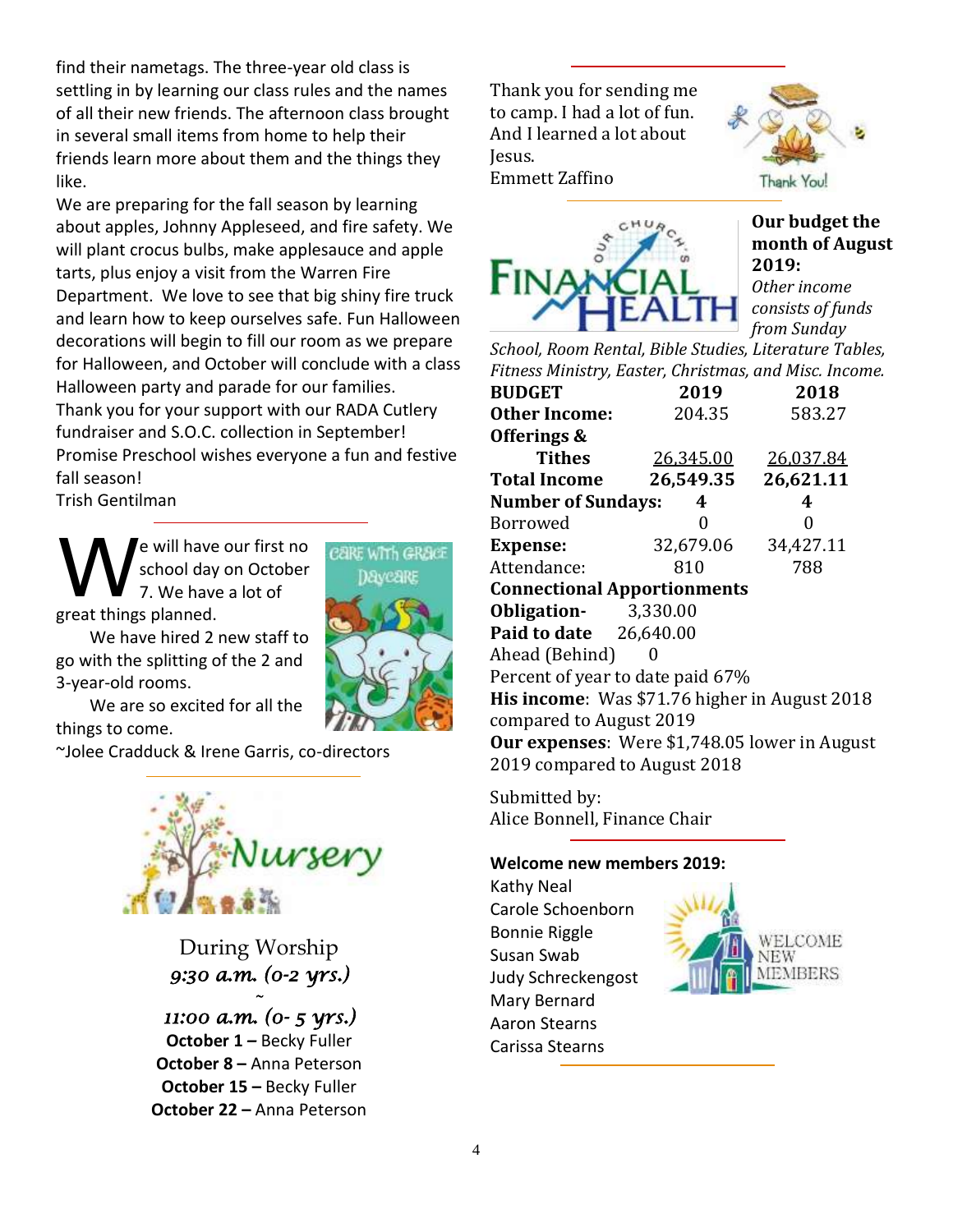#### **Flock Talk**



*"Then I will give you shepherds after My own heart, who will lead you with knowledge and understanding.*

*Psalm 32:8*

October brings the special occasion of showing our appreciation to Pastor Bill. This can be worded in a great many ways, but I found a letter that bestows a refreshingly simple message of gratitude.

*Thank You*

*For early Sunday mornings and late meeting nights. Thank You*

*For the seeds you plant and the disciples you nurture. Thank You*

*For the sermons you preach and the prayers you lift up.*

*Thank You For the wise counsel and the words of encouragement.*

*Thank You For the sacrifice and the service.* In Christ,

Sue Toombs, Lay Leader

Let's celebrate Pastor Bill by overwhelming him with appreciation! This entire month is an opportunity to



take time to let him know what his ministry means to you. Grace Church is blessed to have him and his family as a part of our church family.

## **Sunday, October 13th is Pastor Appreciation Day!**

Let's celebrate Pastor Bill with cards, handshakes and our presence at church. There will be a delightful reception in the Wesley Parlor from 10:30 to 11:00 and again after the last service. This is a wonderful time to greet his family!

#### **Pastor Appreciation Gift**

Our congregation will be honoring Pastor Bill with a special card at the reception on October 13th. If your

heart is inclined to show appreciation through a gift, a thoughtful note or a card, please feel free to do so through the church office. Let's always keep our pastor lifted up in prayer!



Please join us on Sunday, Oct 13, 2019 for this year's Music Appreciation Sunday. There are special plans for all three services that are certain to bless your worship experience. The Worship Committee will host a reception from 10:30-11 am and then continue immediately following the 11 am service.

Please mark your calendars and join us for this special worship experience. Sincerely,

The Worship Committee



Please join us as we celebrate Laity Sunday on October 20th! This day allows the laity to recognize the servant hood of all believers. On this Sunday, the lay people plan and participate in the service. All three services welcome laity to be

involved. If you feel called to be involved, please contact the office. This is the day we celebrate the people in the pews!

October 6th is "Intent Sunday" for the **Deeply Rooted, Upward Reaching** Capital Campaign for Camping and Retreat Ministries. Bring a black or blue pen and your checkbook to church that Sunday. You will receive detailed instructions about how to complete a brief form, and to write any checks to WPAUMC (Western Pennsylvania United Methodist Conference) – not to Grace UMC. The church's total goal is \$60,000.00 over three years. \$34,350.00 has already been raised, so our target is to raise the remaining \$25,650.00 on October 6<sup>th</sup>. Half the money received goes toward much-needed improvements at each of the six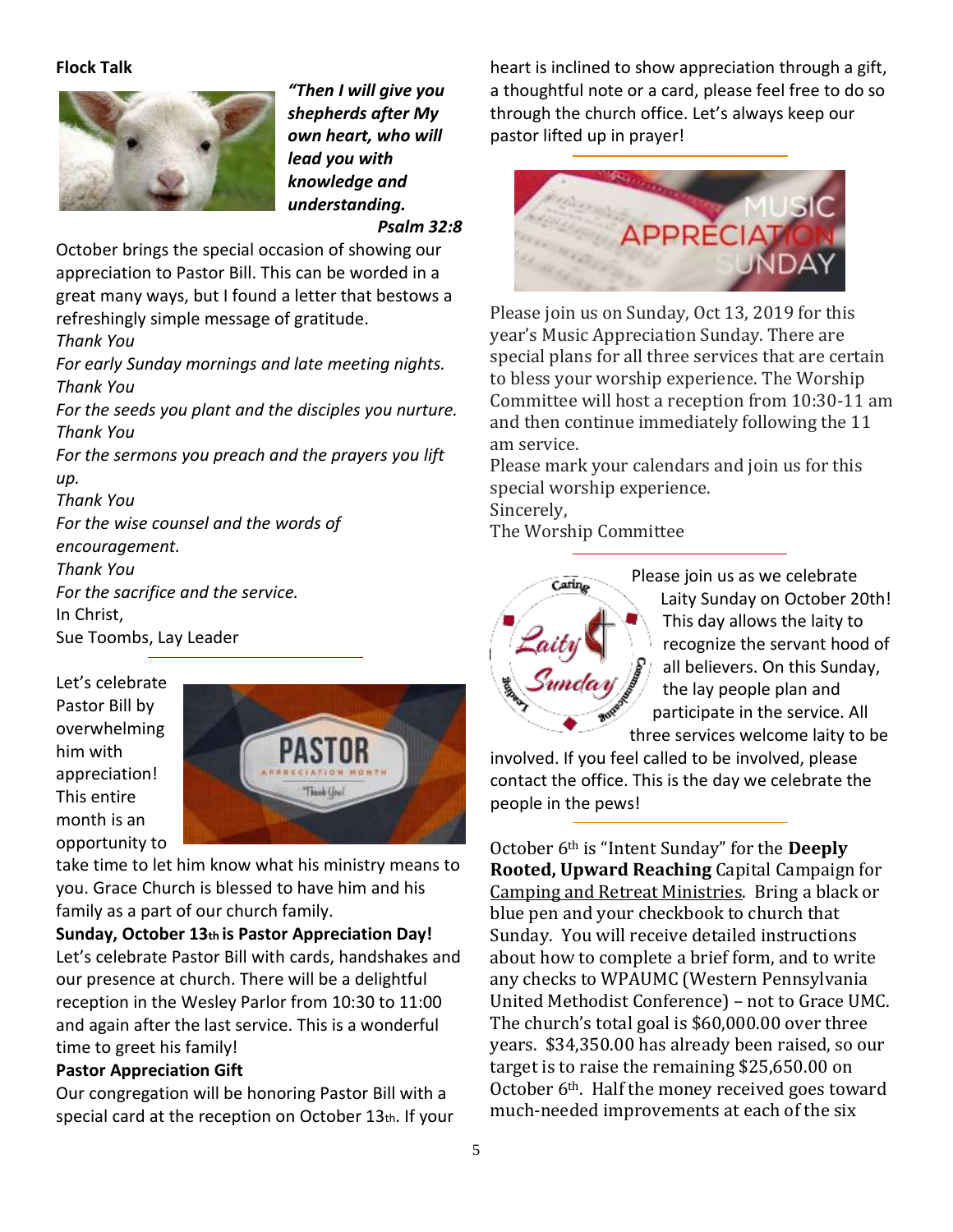facilities, while the other half is for scholarships – both immediate and endowed scholarships. Please pray about what you might be able to give for the Camping and Retreat Ministries with either a onetime gift or a three-year pledge to WPAUMC.

## October 13th is **Deeply Rooted, Upward**

**Reaching** Celebration Sunday. Judy Templeton or Renee Magnuson will share how much money was raised toward Camping and Retreat Ministries. We will praise God for enabling us to give to these ministries.

## **A Year with Tozer**



A.W. Tozer's book *The Knowledge of the Holy* is a seminal work from the mid-twentieth century renewing our understanding of the attributes of God as revealed in scripture. In a style similar to Disciple Bible Study, Pastor Bill will be leading a weekly study using

*Knowledge of the Holy* as a guide: a chapter a week with additional scripture readings and study guide questions.

Monday nights from 7:00-8:30 and Tuesday mornings from 9:00-10:30 beginning October 14<sup>th</sup> and 15<sup>th</sup>. Books are available for \$10 each, though many may already own this classic.

## **Tozer's** *Knowledge of the Holy*

Monday Evenings 7:00-8:30PM October 14, 21, 28 November 4, 11, 18, 25 December 9, 16 January 6, 13, 20, 27 February 3, (10), 17, 24 March (2), 9, 16, 23, 30 April 13, 20, 27 May 4, 11, 18 Tuesday Mornings 9:00-10:30AM October 15, 22, 29 November 5, 12, 19, 26 December 10, 17 January 7, 14, 21, 28 February 4, (11), 18, 25 March (3), 10, 17, 24 April 1, 14, 21, 28 May 5, 12, 19

## **COVERED BY GRACE**

Soon, the clotheslines will appear outside the front of the church, and we, the congregation of Grace, will supply hats, mittens, gloves,



and scarves to be hung on those clotheslines as a ministry to the Warren community. On October 27, we will have a dedication of any items you can bring to worship service that day. Please bring whatever you can and put the items on the altar (for the 8:30a.m. service downstairs), and on the altar rail (for the 9:30a.m. and 11:00a.m. services up in the sanctuary). Hats, mittens, and gloves are especially needed, but scarves are used also. Covered by Grace runs from November through February 2020. Please keep those clothing items coming throughout the winter.

The Outreach team will be hosting a rummage sale



at Grace on **November 2nd** from 8 am until 2 pm to raise

funds for the UMC Camp Campaign. Clear out some space and donate your usable items. Kids clothes are welcome, but please no adult clothes. You can drop off items in Higginbotham Hall on Friday November 1st from 4 pm - 6 pm. Please contact Chuck Keeports @ 814-688-8534 for more info.

**General Fund For: Donald & Margaret McCurdy By: Donald McCurdy**





The Grace Church Food Pantry is in need of **soup, spaghetti, jelly or jam, and pork & beans** at this time**.** Thank you to all who contribute to the Grace Church Food Pantry!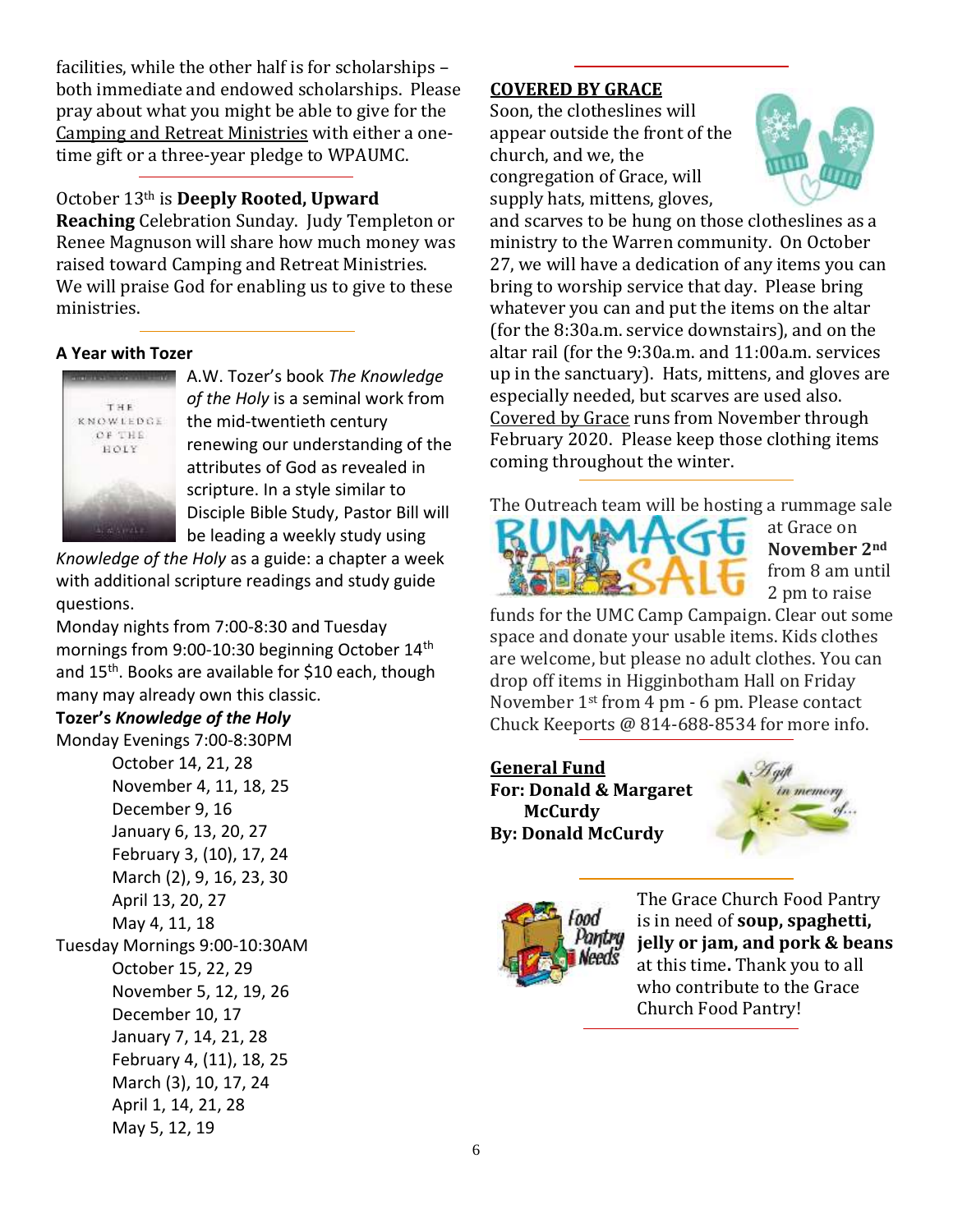On Saturday, October 19, 2019, Grace UMC's Men's

Ministry will be hosting a Man in the Mirror event *Rewired*. The event will take place in the



Slater Room at the Warren Public Library (205 Market Street Warren, PA 16365) from 10 am to 4 pm. Pre-registration cost is \$15 or, if not sold out, \$20 at the door. Speakers include Pastor Bill Beatty, Dr. Jerry Schoenborn, Pastor Rick Hamrick, and Pastor Doug McCracken. Any questions or for more information, contact Kurt Shafer at mensministrywarrenco@gmail.com

## **LADIES: HELP WANTED!**

The men will be having an event called "Rewired" October 19, in the Slater Room of the Warren Public Library from 10:00a.m. -- 4:00p.m. Last year the men served during the Women's Event with Sue Duffield, so it is our turn to serve this time. We need:

- 2 women to help serve donuts and coffee from 9:40 to about 10:30a.m.
- 5 women to help serve lunch and clean-up after. Time: 11:45a.m. to 1:15p.m. (All the food is provided except the beverages and dessert.)
- 8-10 women to bake a total of 20 dozen cookies or brownies. Please deliver the cookies or brownies to the Grace UMC kitchen by 8:45a.m. Saturday, October 19 on plates, aluminum trays or in boxes that you don't need returned to you.

Sign-up sheets are in Wesley Parlor. If you have any questions, please contact Renee Magnuson at 726-7890 or at [radmagnuson@gmail.com.](mailto:radmagnuson@gmail.com)

# *October Worship Assistants*



#### *Advisors*: *Linda Knapp 726-1199 Sheryl Richards 726-3876*

**October 6 –** Ryan Egger & Bella Egger **October 13 –** Becca Anderson & Kylie Jurkowski **October 20 –** Kaden Werner & Karson Werner **October 27 –** Tymber Barr & Alanna Byrd



 **Items for the November Newsletter need to be delivered to Mary in the Church office [\(mary@graceumcwarren.com\)](mailto:mary@graceumcwarren.com) by Wednesday, October 16. Thank you!**



- **October 2 – Judy Johnson**
- **October 5 – Jason Peterson**
- **October 7 – Shania Brady, Amy Ei**
- **October 8 – Ray Toombs, Annette Miller, Sara Tucher**
- **October 10 – Kristy Engstrom**
- **October 12 – Brittany Fry, Thomas Flood**
- **October 13 – Barbara Babcock, Dan Russo,**
- **Jameson Shepherd, Michael Hahn, Keith Price**
- **October 14 – Stephanie Banovic, Blanche Shuman**
- **October 15 – Mark Risinger, Kyle Graham**
- **October 16 – John Lewis**
- **October 17 – Tom Yaegle**
- **October 18 – Kendra Sauers**
- **October 19 – Neal Twist**
- **October 20 – Sara Sienkiewicz**
- **October 21 – Ray Morrison, Suzette Berdine, Terrie Nolan**
- **October 22 – Darla Sabat**
- **October 23 – Alta Mae Barr, Miken Beers**
- **October 26 – Leslie Dawes, Sally Hunter**
- **October 28 – Nancy Carr, Dylan Redfield, Lily Brooker**
- **October 29 – Lucas Moore**
- **October 30 – Jennifer Blum, Mary Babcock**
- **October 31 – Sarah Stapleford**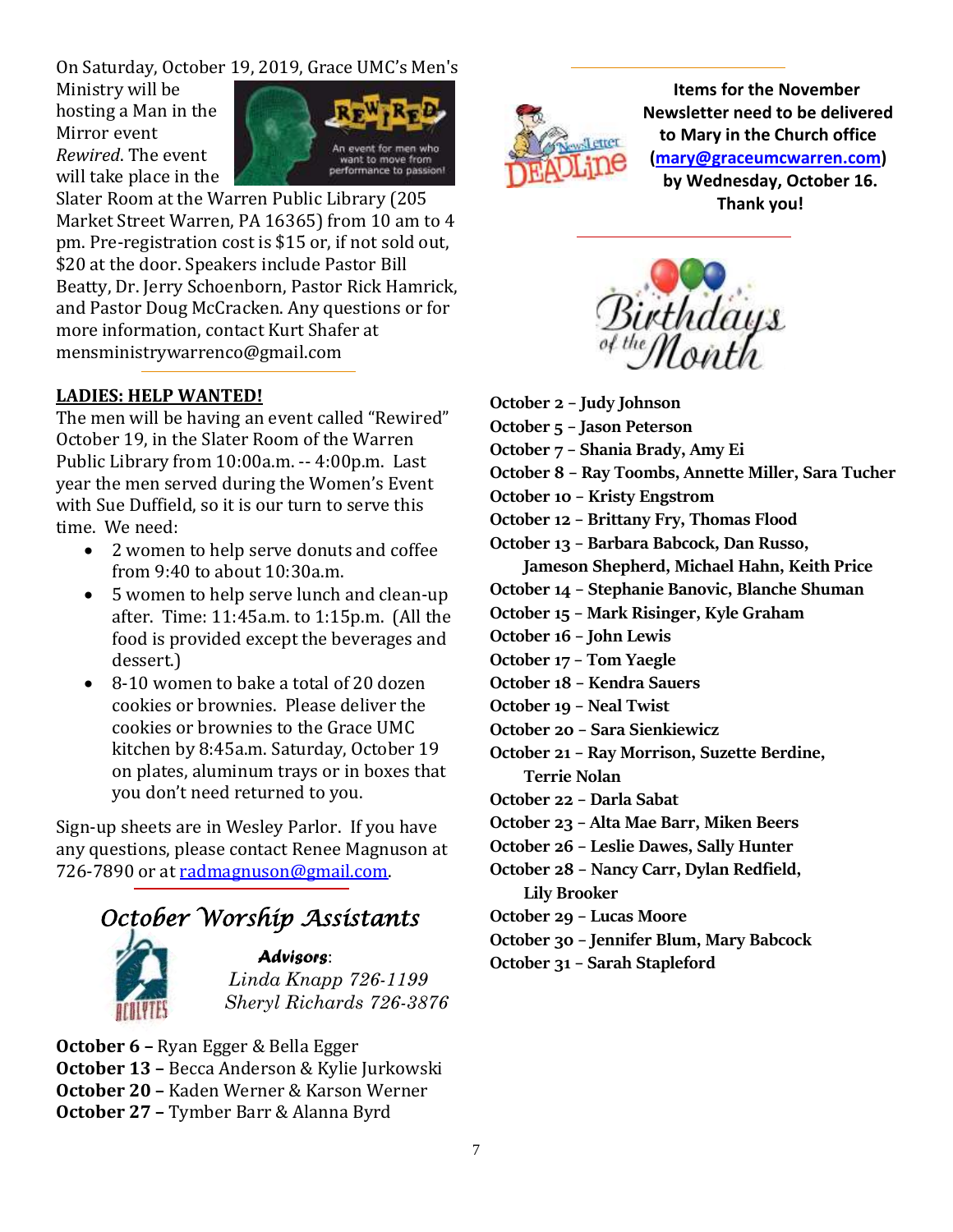

| <b>SUNDAY</b>                                                                                                                                                                                 | <b>MONDAY</b>                                                                                                                                                                                                                 | <b>TUESDAY</b>                                                                                                                                                               | <b>WEDNESDAY</b>                                                                                                                                                                                                                             | <b>THURSDAY</b>                                                                                                                                                                                  | <b>FRIDAY</b>                                                         | <b>SATURDAY</b> |
|-----------------------------------------------------------------------------------------------------------------------------------------------------------------------------------------------|-------------------------------------------------------------------------------------------------------------------------------------------------------------------------------------------------------------------------------|------------------------------------------------------------------------------------------------------------------------------------------------------------------------------|----------------------------------------------------------------------------------------------------------------------------------------------------------------------------------------------------------------------------------------------|--------------------------------------------------------------------------------------------------------------------------------------------------------------------------------------------------|-----------------------------------------------------------------------|-----------------|
| <b>CARE WITH GRACE</b><br><b>DAYCARE</b><br>is open daily from<br>6:30 am to 6:00 pm<br>located on the first<br>floor (nursery) and<br>the second floor.                                      | <b>PROMISE</b><br><b>PRESCHOOL</b><br>is open Monday,<br>Wednesday, and<br>Thursday from 9:00 -<br>11:30 am (3-year-olds)<br>and $12:30 - 3:00$ pm<br>(4- year-olds) located<br>on the ground floor.                          | 11:15 Staff Meeting<br>5:15 p Healing<br>Christian Yoga<br>6:30 p Pickleball<br>6:45 p $SPRC$<br>7:00 p Women's<br><b>Bible Study</b>                                        | $\overline{2}$<br>7:00 a Men's Prayer<br><b>Breakfast</b><br>8:45 a Women's<br><b>Bible Study</b><br>1:15 p Fitness Class<br>5:15 p Christian Yoga<br>6:00 p Handbells<br>7:00 p Choir<br>8:15 p Madrigals                                   | $\overline{\mathbf{3}}$<br>5:00 p Caregivers'<br><b>Support Group</b><br>6:00 p Bible Study -<br>New Believers<br>6:00 p Disciple<br>6:00 p Pickleball<br>7:00 p AseraCare<br>7:00 p Praise Team | $\overline{4}$<br>10:00 a Yarn<br>Angels<br>12:15 p Christian<br>Yoga | 5               |
| 6<br>8:30/9:30/11:00 a<br>Worship<br>9:00 a Children's<br>Choir<br>9:30 a Agape Sunday<br>School<br>9:45 a Sunday School<br>6:30 p Bible Study -<br>The God First Life                        | 7<br>1:15 p Fitness Class<br>5:15 p Christian Yoga<br>6:30 p Gym Reserved<br>6:30 p Library<br>Reserved<br>7:00 p Finance<br>7:00 p Eaton Parlor<br>Reserved                                                                  | 8<br>5:15 p Healing<br>Christian Yoga<br>6:30 p Pickleball<br>7:00 p Property<br>Trustees<br>7:00 p Women's<br><b>Bible Study</b>                                            | 9<br>7:00 a Men's Prayer<br><b>Breakfast</b><br>8:45 a Women's<br>Bible Study<br>1:15 p Fitness Class<br>5:00 p Wesley Parlor<br>Reserved<br>5:15 p Christian Yoga<br>6:00 p Handbells<br>7:00 p Choir<br>8:15 p Madrigals                   | 10<br>9:00a<br>Higginbotham<br>Hall Reserved<br>6:00 p Bible Study -<br>New Believers<br>6:00 p Disciple<br>6:00 p Pickleball<br>7:00 p Praise Team                                              | 11<br>10:00 a Yarn<br>Angels<br>12:15 p Christian<br>Yoga             | 12              |
| 13<br>8:30/9:30/11:00 a<br>Worship<br>9:00 a Children's<br>Choir<br>9:30 a Agape Sunday<br>School<br>9:45 a Sunday School<br>1:00 p Girl Scouts<br>6:30 p Bible Study -<br>The God First Life | 14<br>1:15 p Fitness Class<br>5:15 p Christian Yoga<br>6:30 p Gym Reserved<br>$7:00$ p Bible Study -<br>A Year with Tozer<br>7:00 p Eaton Parlor<br>Reserved                                                                  | 15<br>9:00 a Bible Study $-$<br>A Year with Tozer<br>11:15 a Staff Meeting<br>5:15 p Healing<br>Christian Yoga<br>6:30 p Pickleball<br>7:00 p Women's<br><b>Bible Study</b>  | 16<br>7:00 a Men's Prayer<br><b>Breakfast</b><br>8:45 a Women's<br><b>Bible Study</b><br>1:15 p Fitness Class<br>5:15 p Christian Yoga<br>6:00 p Handbells<br>7:00 p Choir<br>8:15 p Madrigals                                               | 17<br>6:00 p Bible Study-<br>New Believers<br>6:00 p Disciple<br>6:00 p Pickleball<br>7:00 p Praise Team                                                                                         | 18<br>10:00 a Yarn<br>Angels<br>12:15 p Christian<br>Yoga             | 19              |
| 20<br>8:30/9:30/11:00 a<br>Worship<br>9:00 a Children's<br>Choir<br>9:30 a Agape Sunday<br>School<br>9:45 a Sunday School<br>4:00 p Watson Home<br>6:30 p Bible Study -<br>The God First Life | 21<br>12:00 p Caregivers'<br><b>Support Group</b><br>1:15 p Fitness Class<br>5:15 p Christian Yoga<br>6:30 p Gym Reserved<br>7:00 p Worship<br>$7:00$ p Bible Study -<br>A Year with Tozer<br>7:00 p Eaton Parlor<br>Reserved | 22<br>9:00 a Bible Study -<br>A Year with Tozer<br>5:15 p Healing<br>Christian Yoga<br>6:30 p Pickleball<br>7:00 p Church<br>Council<br>7:00 p Women's<br><b>Bible Study</b> | 23<br>7:00 a Men's Prayer<br><b>Breakfast</b><br>8:45 a Women's<br><b>Bible Study</b><br>1:15 p Fitness Class<br>5:15 p Christian Yoga<br>6:00 p Handbells<br>7:00 p Choir<br>8:15 p Madrigals                                               | 24<br>6:00 p Bible Study -<br>New Believers<br>6:00 p Disciple<br>6:00 p Pickleball<br>7:00 p Praise Team                                                                                        | 25<br>10:00 a Yarn<br>Angels<br>12:15 p Christian<br>Yoga             | 26              |
| 27<br>8:30/9:30/11:00 a<br>Worship<br>9:00 a Children's<br>Choir<br>9:30 a Agape Sunday<br>School<br>9:45 a Sunday School<br>1:00 p Girl Scouts<br>6:30 p Bible Study -<br>The God First Life | 28<br>1:15 p Fitness Class<br>5:15 p Christian Yoga<br>6:30 p Gym Reserved<br>$7:00$ p Bible Study -<br>A Year with Tozer<br>7:00 p Eaton Parlor<br>Reserved                                                                  | 29<br>9:00 a Bible Study -<br>A Year with Tozer<br>5:15 p Healing<br>Christian Yoga<br>6:30 p Pickleball<br>7:00 p Women's<br><b>Bible Study</b>                             | 30<br>7:00 a Men's Prayer<br><b>Breakfast</b><br>8:45 a Women's<br><b>Bible Study</b><br>1:15 p Fitness Class<br>5:00 p Wesley Parlor<br>Reserved<br>5:15 p Christian Yoga<br>6:00 p Handbells<br>7:00 $R_{\rm g}$ Choir<br>8:15 p Madrigals | 31<br>9:00 a<br>Higginbotham<br>Hall Reserved<br>6:00 p Disciple<br>6:00 p Pickleball<br>6:00 p Library<br>Reserved<br>7:00 p Praise Team                                                        |                                                                       |                 |